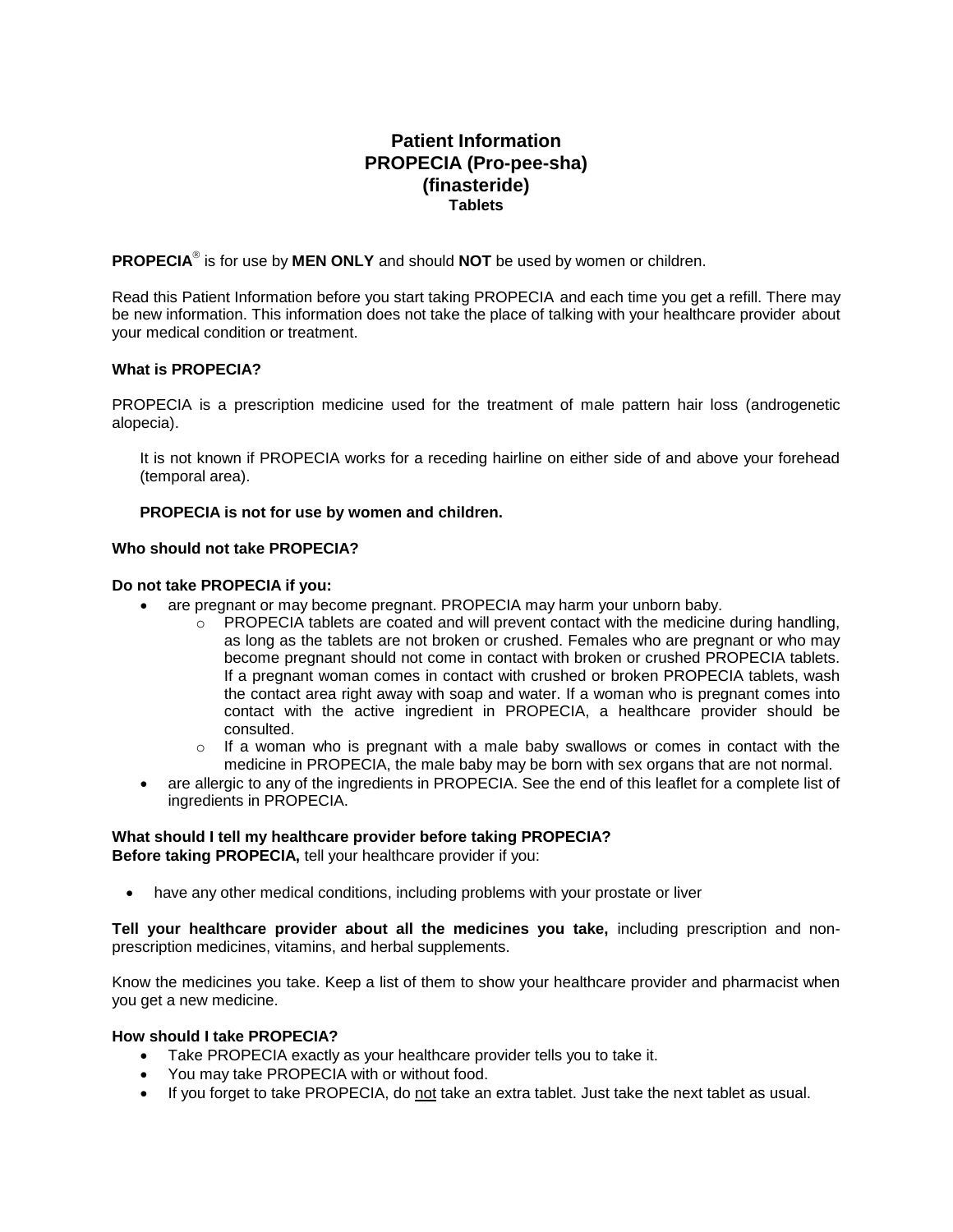PROPECIA will not work faster or better if you take it more than once a day.

# **What are the possible side effects of PROPECIA?**

- **decrease in your blood Prostate Specific Antigen (PSA) levels.** PROPECIA can affect a blood test called PSA (Prostate-Specific Antigen) for the screening of prostate cancer. If you have a PSA test done you should tell your healthcare provider that you are taking PROPECIA because PROPECIA decreases PSA levels. Changes in PSA levels will need to be evaluated by your healthcare provider. Any increase in follow-up PSA levels from their lowest point may signal the presence of prostate cancer and should be evaluated, even if the test results are still within the normal range for men not taking PROPECIA. You should also tell your healthcare provider if you have not been taking PROPECIA as prescribed because this may affect the PSA test results. For more information, talk to your healthcare provider.
- There may be an increased risk of a more serious form of prostate cancer in men taking finasteride at 5 times the dose of PROPECIA.

The most common side effects of PROPECIA include:

- decrease in sex drive
- trouble getting or keeping an erection
- a decrease in the amount of semen

The following have been reported in general use with PROPECIA:

- breast tenderness and enlargement. Tell your healthcare provider about any changes in your breasts such as lumps, pain or nipple discharge.
- depression;
- decrease in sex drive that continued after stopping the medication;
- allergic reactions including rash, itching, hives and swelling of the lips, tongue, throat, and face;
- problems with ejaculation that continued after stopping medication;
- testicular pain;
- blood in semen;
- difficulty in achieving an erection that continued after stopping the medication;
- male infertility and/or poor quality of semen.
- in rare cases, male breast cancer.

Tell your healthcare provider if you have any side effect that bothers you or that does not go away.

These are not all the possible side effects of PROPECIA. For more information, ask your healthcare provider or pharmacist.

Call your doctor for medical advice about side effects. You may report side effects to FDA at 1-800-FDA-1088.

# **How should I store PROPECIA?**

- Store PROPECIA at room temperature between 59˚F to 86˚F (15˚C to 30˚C).
- Keep PROPECIA in a closed container and keep PROPECIA tablets dry (protect from moisture).

# **Keep PROPECIA and all medicines out of the reach of children.**

# **General information about the safe and effective use of PROPECIA.**